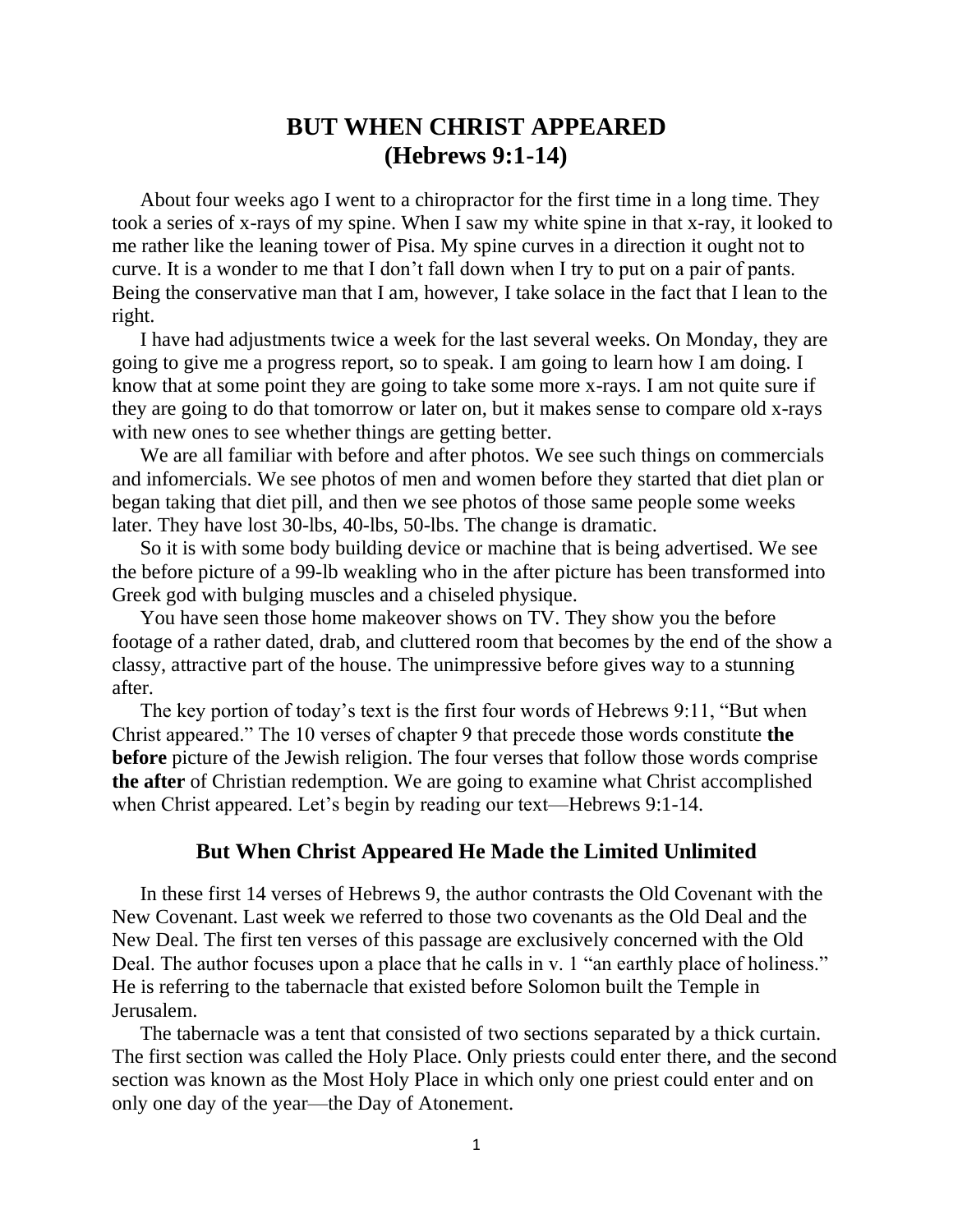In the first five verses of the chapter, the author details some of the items that could be found in the tabernacle. We believe that all of these things pointed to Christ. In the larger portion of the tabernacle known as the Holy Place, you could find a lampstand and a table holding the Bread of the Presence. The lampstand was a large candelabra with three branches on each side. It would hold seven candles with a reservoir of oil for each candle. The priests were to keep the candles lit continually not letting any go out.

This reminds the Christian that Jesus is the Light of the World, and He wishes to shine His light through us. In fact, He told us not to hide our light. We teach children the song, "This little light of mine, I'm gonna let it shine . . . Don't let Satan snuff it out. No. I'm gonna let it shine, let it shine, let is shine."

There were 12 circular, flat loaves of bread that adorned a table. There was one to represent each of the 12 tribes. The bread was replaced every Sabbath. The priests were allowed to eat the old bread once it was replaced with the new.

Jesus said of Himself that He is the bread of life. He is the bread that has come down out of heaven. He gives life to all who receive Him. Whoever feeds on Him will live forever.

Then, in the Most Holy Place, the most sacred piece of furniture was the Ark of the Covenant. It was like a small hope chest for the nation. Inside it were three items: there was a small urn holding manna. Manna was a sweet bread that fell from heaven every morning to feed God's people during the 40-years they were in the wilderness before they entered the Promised Land. Again, Jesus is the bread from heaven. Over and over in John 6, Jesus refers to Himself as "the bread that came down from heaven."

In that ark there was also Aaron's staff, a staff that had budded after it had been separated from the tree. You can read the story in Numbers 16 and 17. It is a dramatic story of confrontation. As often happens in large groups, there was a contingent of people who opposed the leader, in this case Moses. They wanted to know who died and made Moses King. "Why should we do what you say? Maybe we have our own ideas as to how to approach God. And why should your brother Aaron be our priest? What's so special about him?"

I won't tell the whole story. I encourage you to read it for yourself, but in Numbers 17, Moses instructs all the people to provide a staff from each tribe with the name of the tribe inscribed on the staff along with the name of a leader from that tribe. Aaron's name from the tribe of Levi was inscribed on one of those 12 staffs. Each staff was placed in the tabernacle. The next day, Moses went into the tabernacle. He discovered that Aaron's staff alone had budded. God caused a dead stick to blossom. It was clear that God had chosen Aaron to be the High Priest. That blossoming stick with Aaron's name on it was put into the Ark of the Covenant. It was confirmation that we approach God in the way He prescribes. We don't get to choose our own way of coming to God. We come to God His way or we don't come at all.

The NT teaches that Jesus died on a cross. His body was placed in a tomb. Three days later, that dead stick blossomed. He came to life. We come to God through Him.

The last item placed in the Ark were two stone tablets. It was upon those tablets that the finger of God had inscribed the Ten Commandments. God had clearly told the people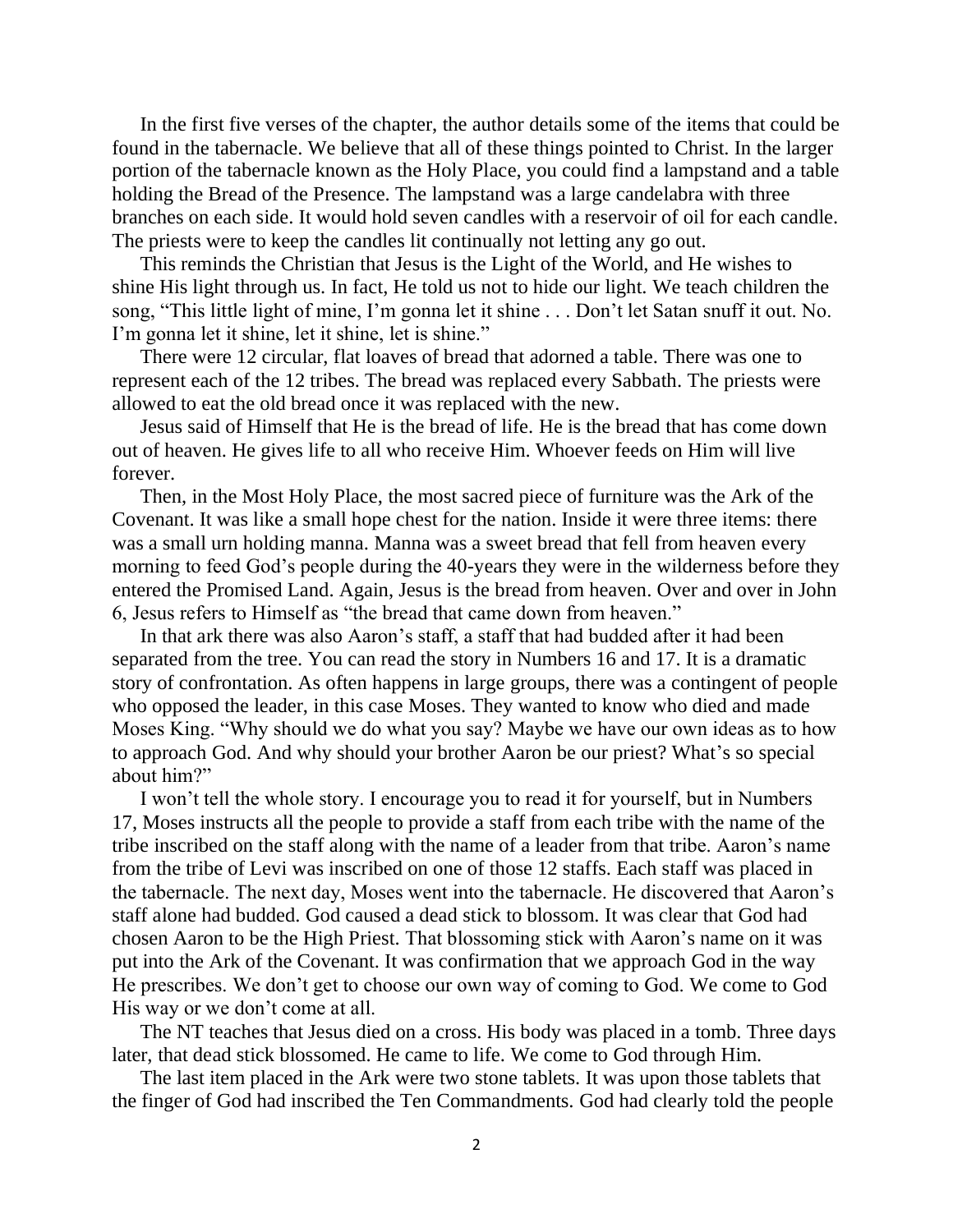how they were to live their lives.

- The tablets were place in the Ark.
- The Ark was placed in the tabernacle.
- The tabernacle was placed in the center of the Jewish camp.

Whenever the people moved from one place in the desert to another, the tabernacle would be erected in the center of the camp. God's word was to be the centerpiece, and it was to govern the conduct of God's people.

Jesus is the Word. He is the only One who has fully obeyed God's commandments. Now, we look to Him and to His Word to govern our conduct.

The worship of God's people in the Old Deal was beautifully arranged, but it had a glaring problem. It was far too limited. The only ones who were allowed into the Holy Place were priests. The people were kept away from the tabernacle. They had to stay on the outside. Of the priests, there was only one who could enter the Most Holy Place, and he could only do that one day out of the entire year. The Old Deal was severely limited.

But when Christ appeared, all that changed. The doors were thrown open wide. The curtain that separated the Most Holy Place from the rest of the temple was torn from top to bottom. Access to God was made available to all. You don't have to go to a building to meet with God. You don't have to go through a person to confess your sin and get forgiveness. You can go directly to God wherever you are.

We read in Revelation that there are 12 gates to heaven. There is an angel stationed at each gate. Each gate is guarded so that nothing impure nor anyone unclean will enter it. While the gates are guarded, we are also told that all the gates are open, and they will never be shut.

There is open access to heaven through Jesus. The Old Deal offered limited access, but the New Deal grants unlimited access. The only limit is that you must go through Jesus and Jesus alone.

## **But When Christ Appeared He Made the Temporary Eternal**

Compare vv. 8-9a with v. 12. In his commentary on Hebrews, F.F. Bruce, a great Scottish, biblical scholar wrote that the first 10 verses of chapter 9 deal with "Temporary Ritual" while vv. 11-14 are all about "Eternal Redemption."

In the Old Deal, there was no end to the sacrifices that had to be made, but those sacrifices didn't really atone for sin. What they did is that they pointed forward to one sacrifice yet to be made that would bring eternal redemption. They pointed forward to Jesus' death on the cross.

John the Baptist pointed to Jesus and said, "Behold the Lamb of God who takes away the sin of the world" (John 1:29). We read in Hebrews 5:9 that Jesus was "the source of eternal salvation." There was nothing temporary about what Jesus did.

Much of what we do, however, is temporary. We engage in stop-gap measures. This happens in government all the time. Congress has the responsibility of passing a federal budget every year. Years can go by without them actually doing what they are obligated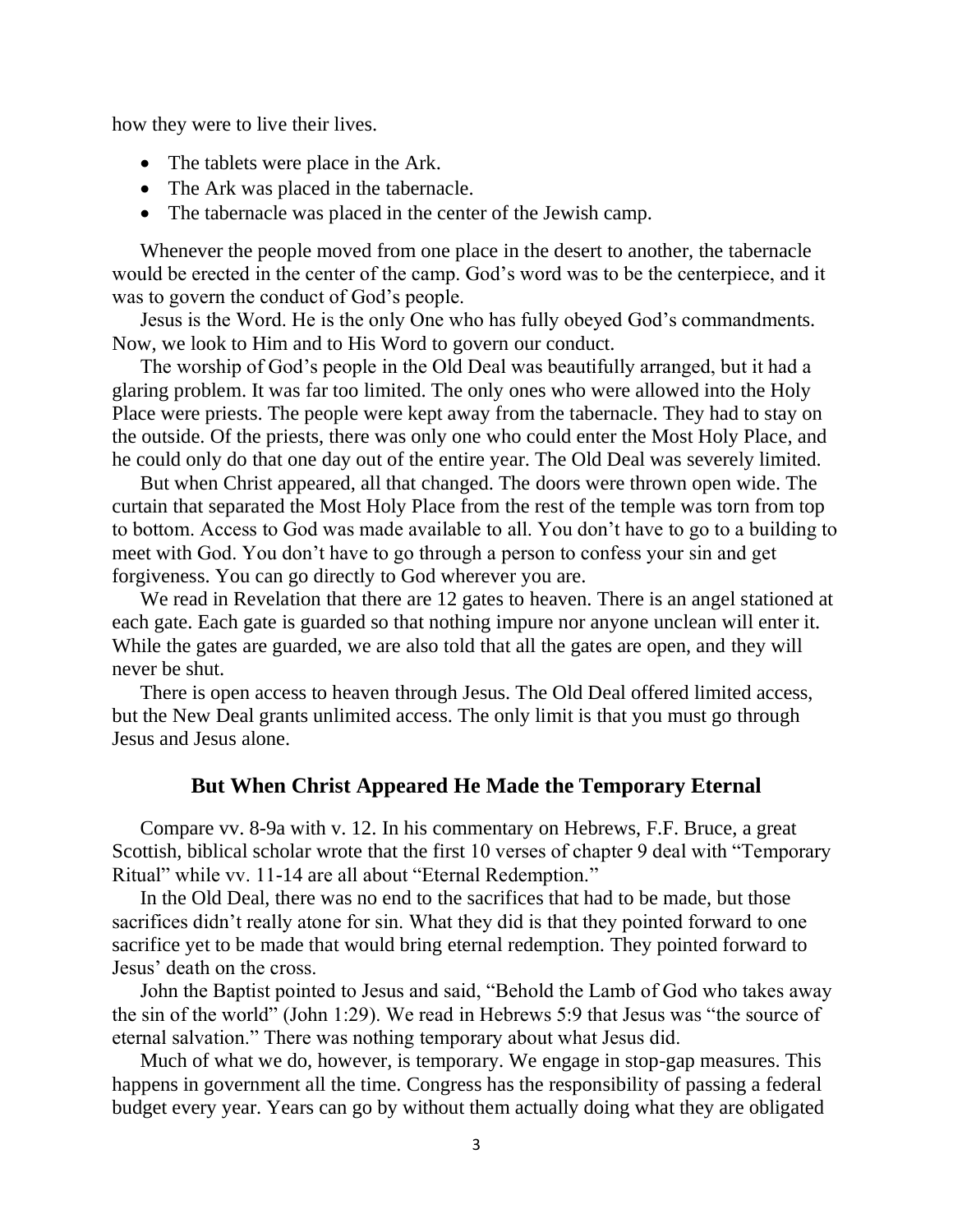to do. Instead, they pass continuing resolutions to keep government going. Then, every so often, the government is about to run out of money; so, congress has to raise the debt limit to allow the government to borrow money to do things that we can't pay for. I heard the other day that we had to borrow money from China to buy arms to give to Ukraine.

It seems we never get around to solving our problems like the debt crisis. Instead, we just kick the can down the road hoping somebody else at some other time will have the courage and resolve that we lack to come up with permanent solutions. In the meantime, we specialize in temporary fixes. Instead of building new roads, we will wait until enough people complain, and we will just keep filling in pot-holes.

The Old Deal was full of types and shadows, but Jesus is the real deal. He didn't come to put a band-aid on our sin problem. He died to solve it forever. He brought about eternal redemption.

## **But When Christ Appeared He Made the Inadequate Adequate**

The Old Deal was limited, temporary, and inadequate. It was limited in terms of access. It was temporary in regard to time. Finally, it was inadequate in that it didn't bring about forgiveness for all of our sin, only some of them. Look at v. 7. When the High Priest entered the Holy of Holies on the Day of Atonement and sprinkled blood on the Mercy Seat, that sacrifice was only good for the unintentional sins of the people. The Jews drew a distinction between intentional and unintentional sins.

An intentional sin is one you do while knowing full well that what you are doing is wrong. That is outright rebellion. I would venture to say that most of our sin is intentional. We aren't usually tricked into sinning. We don't accidentally fall into sin. We most often jump in with both feet. Afterward, if we are real believers and haven't allowed our consciences to be seared, we feel badly. We experience true guilt. We say, "Why did I do that? I knew I shouldn't, but I did it anyway."

Paul knew the reality of this struggle. Listen to how the NLT renders Romans 7:18-21 and then vv. 24-25:

**<sup>18</sup>** And I know that nothing good lives in me, that is, in my sinful nature. I want to do what is right, but I can't. **<sup>19</sup>** I want to do what is good, but I don't. I don't want to do what is wrong, but I do it anyway. **<sup>20</sup>** But if I do what I don't want to do, I am not really the one doing wrong; it is sin living in me that does it.

**<sup>21</sup>** I have discovered this principle of life—that when I want to do what is right, I inevitably do what is wrong

. . . <sup>24</sup> Oh, what a miserable person I am! Who will free me from this life that is dominated by sin and death? **<sup>25</sup>** Thank God! The answer is in Jesus Christ our Lord. So, you see how it is: In my mind I really want to obey God's law, but because of my sinful nature I am a slave to sin.

In regard to intentional sin, the Jews talked about sinning against God with a high hand. We read in Numbers 15:30,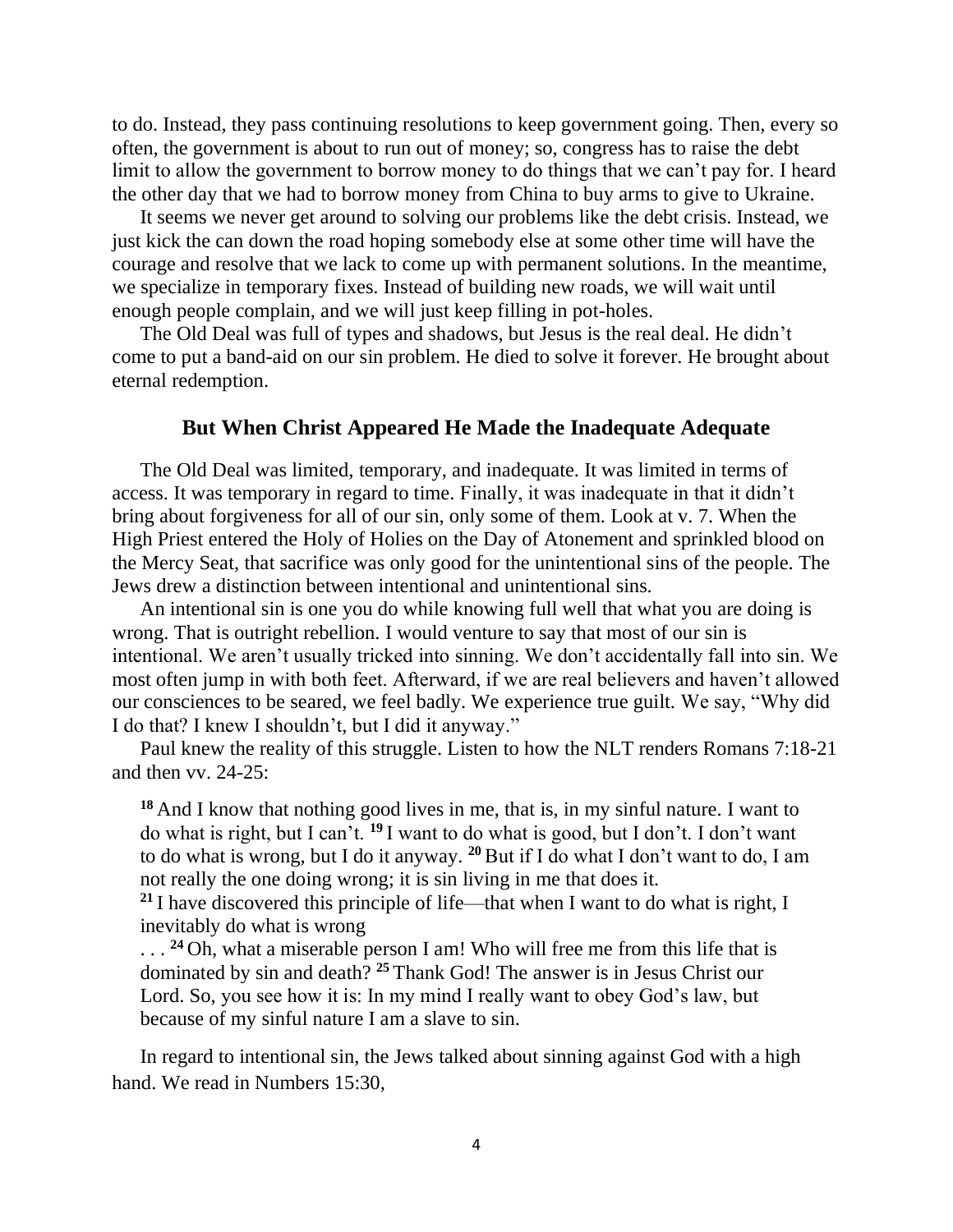"But the person who does anything with a high hand, whether he is native or a sojourner, reviles the LORD, and that person shall be cut off from among his people."

In the previous verses of Numbers 15, the Jews are told about the sacrifices to make if they sin unintentionally. An unintentional sin is one done out of ignorance. It is when you do something wrong without realizing it is wrong.

Atonement in the Old Deal was inadequate. It didn't deal with all sin, just some sin. That created a real problem. Look at the latter part of v. 9 through v. 10. In the Old Deal, people were left with guilty consciences. That is why David cried out as he did in Psalm 51. Look at the inscription of Psalm 51 and vv. 1-4 and v. 7. He threw himself upon the mercy of God. That was his only hope. Look also at vv. 16-17. He knew that animal sacrifices wouldn't cut it. All he could offer God was a broken heart, and he believed that is what God was looking for from guilty sinners such as himself.

What about the sacrifice Jesus made? What sin did His atonement cover? Look at the contrast in vv. 13-14 of our text in Hebrews 9. In the NT, there is no distinction between this sin and that sin. In the NT, sin is sin, and all sin is deadly. We are told in Romans 6:23, "For the wages of sin is death." Our hope lies in the second half of that verse, "But the free gift of God is eternal life in Christ Jesus our Lord." One of my favorite verses is Romans 8:1, "There is therefore now no condemnation for those who are in Christ Jesus." The next verse tells us that we have been "set free in Christ Jesus from the law of sin and death."

The author of Hebrews goes on in chapter 10 to show how Christ has overcome the inadequacy of the Old Deal. Look at 10:1-4, 11-12. Jesus sat down because His work was done.

One of the great hymns of our faith is "Hallelujah, What a Savior!" It appears in our hymnal as hymn #175. Verse four would have to be my favorite verse of that hymn:

Lifted up was He to die "It is finished!" was His cry Now in heaven lifted high Hallelujah! What a Savior!

What a Savior, indeed! His atoning death was thoroughly unlimited, gloriously eternal, and completely adequate. His sacrifice was enough. All of the happened because Christ appeared.

We have been talking about before and after. We have looked at what things were like before Christ came. Then, because of what He was able to accomplish when He came, we know what is possible for us who live on the other side of His coming.

Let's make this personal. If you claim to be a believer and follower of Jesus, picture in your mind what a before and after photo of your heart would like. What were you like before Jesus came into your life? What are you now after you have been walking with Jesus for years and even decades? Can you tell a difference? Can others tell a difference?

His name was Woody. He and his wife Vera lived behind the church I pastored on Monkey Island. Vera came to church every Sunday. Woody hardly ever darkened the door of the church building. Many pastors and revival preachers had tried to win Woody